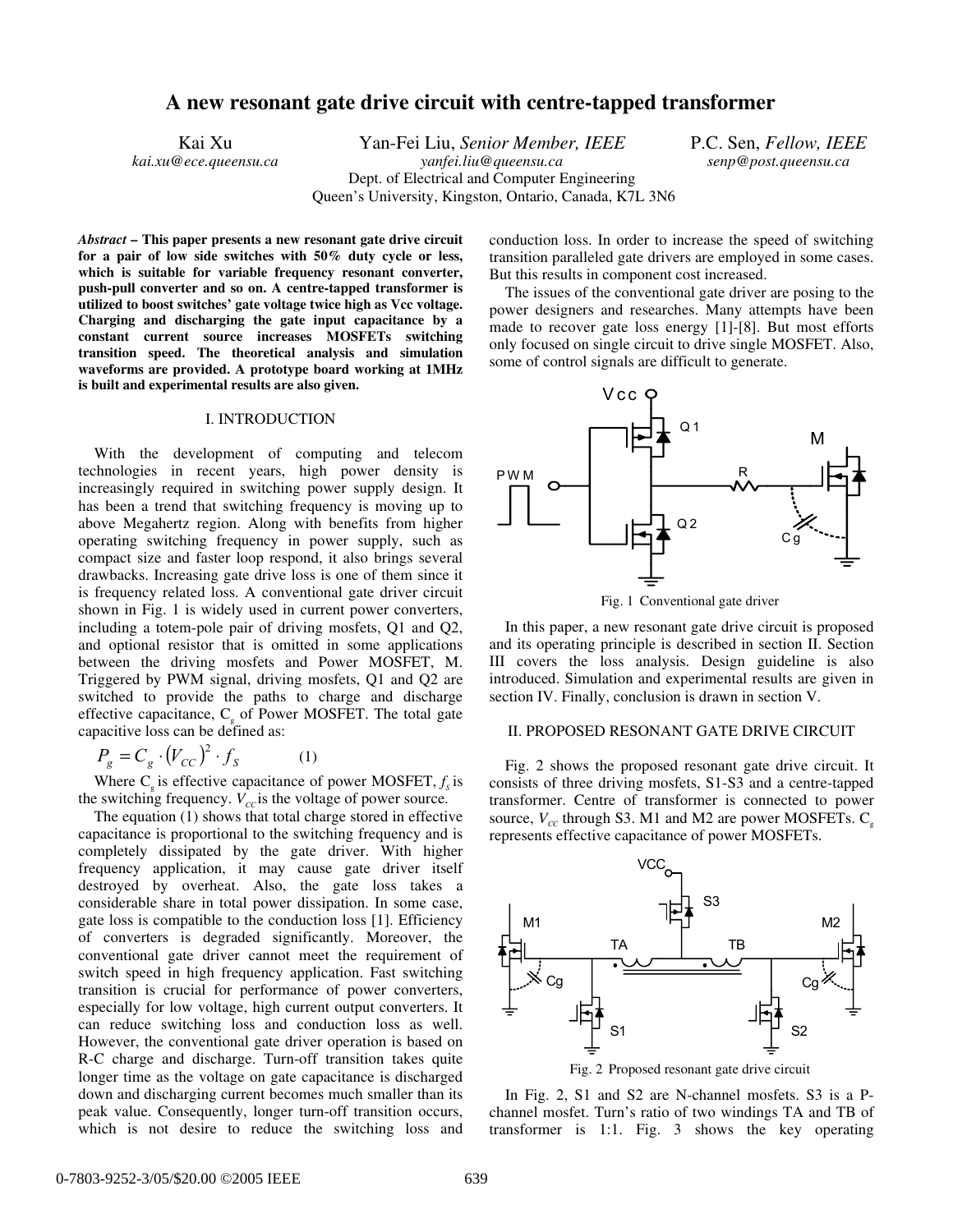waveforms. Fig. 4 illustrates the circuit operation in each stage.



Assume initially, before t1, S1 and S3 stay on. Power MOSFET M1 is off, whereas M2 is on. Winding TA of transformer is linearly charged. A voltage is induced in winding TB, which is piled up with the voltage of winding TA to drive gate voltage of M2 up to twice of Vcc voltage.

At t1, M2 switch off signal arrives. S3 is turned off. Magnetizing current keeps same direction flowing; half of amount of current circulates into the winding TA, which induces the current in winding TB. The other half amount of current keeps same direction flowing through S1, Cg of M2, TB, and then returns TA. Cg of M2 is discharged by an approximate current source at the amount of half of peak magnetizing inductance current. As long as the voltage on Cg of M2 is discharged below the threshold, M2 is turned off. Voltage on Cg of M2 continues to be discharged to zero, body diode of S1 conducts the current and S2 can be turned on at ZVS.

At t2, S2 is turned on at ZVS and S1 is turned off. Magnetizing current continues to flow, now, to charge the Cg of M1. The voltage across each winding of transformer keeps increasing as Cg is charged up until the voltage on winding TB climb over Vcc voltage. At the moment, body diode of S3 starts conducting current, centre voltage of transformer is clamped at  $Vec + body$  diode drop on S3. The maximum voltage on gate voltage of M is consequently clamped at two times of centre voltage, Vcc + body diode drop on S3. Since body diode of S3 is conducted, switch S3 can be turned at ZVS.



Fig. 4 Operation stages: (a) M1 turned off and M2 turned on (before t1), (b) M2 turning off  $(t1~t2)$ , (c) M1 turning on  $(t2~t3)$ , (d) M2 turned off and M1 turned on (after t3).

At t3, with an appropriate time delay from t2, S3 is turned on at ZVS. Then winding TB is linearly charged. Gate voltage of M1 is boosted to twice of Vcc voltage.

Operating principle in the other half switching period (from t4 to t6) works the same as from t1 to t3 except that the direction is reversed.

By controlling the timing of S1 and S2, gate voltages of a pair of power MOSFETs can be arranged as overlap mode, critical mode and delay mode to satisfy different kinds of application. Operation mode shown in Fig. 3 is critical mode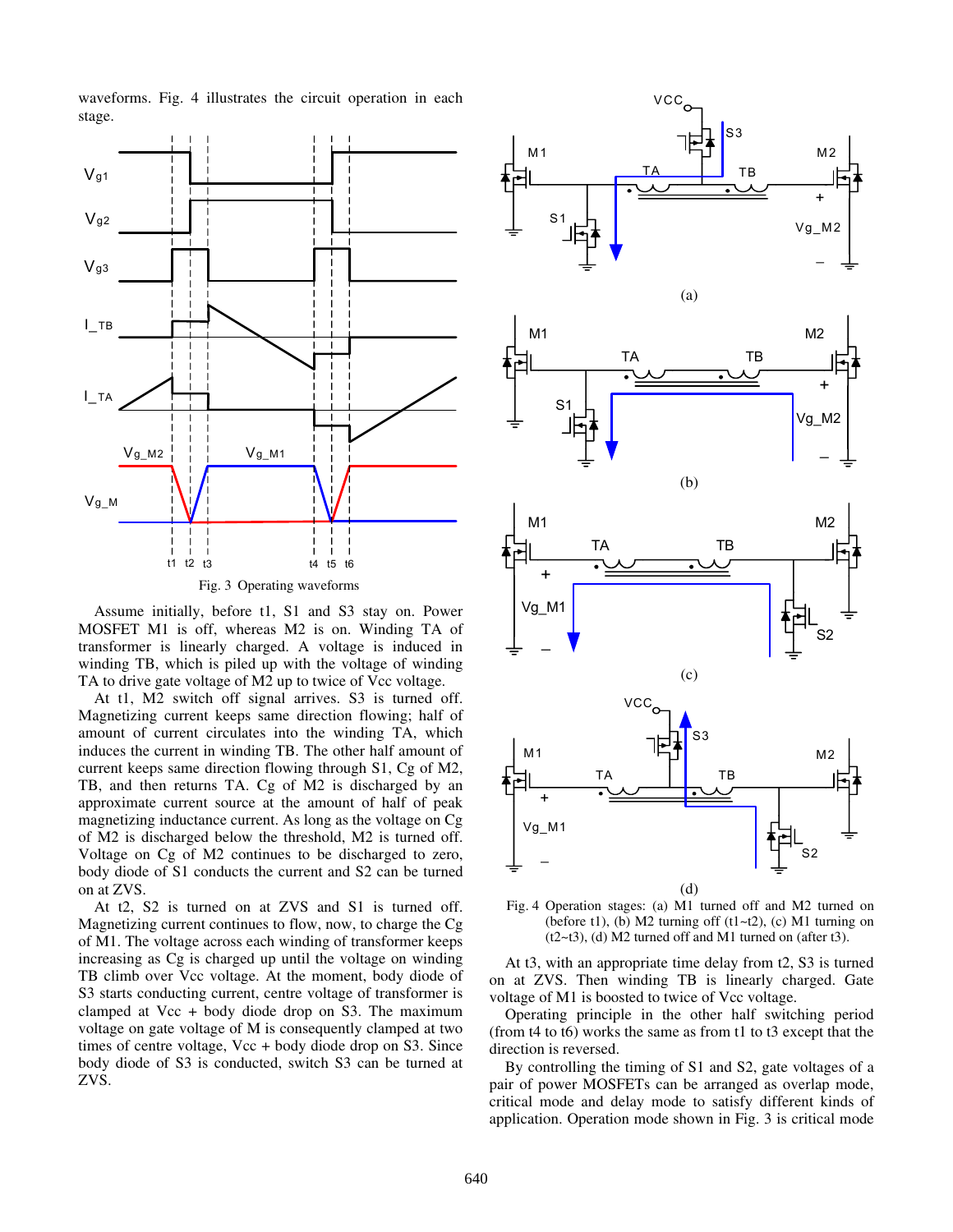where one power MOSFET is turned on right after the other one is turned off.

In this paper, a new resonant gate drive circuit is proposed. Effective capacitances of power MOSFETs are charged and discharged by a constant current source to recover gate charge energy. The constant current source also speeds up switching transition, especially for the turn-off transition. A centre-tapped transformer is utilized to obtain gate voltage as high as twice of source voltage. This advantage allows gate voltage to reach a decent voltage level even power source voltage locates at logic voltage level, 2.5V for example. For some telecom applications in which no 12V intermediate bus and output rail sets at 2.5V or 3.3V, by using this gate driver, gate voltage of MOSFET in the circuit powered by output rail can reach relatively high level without an extra circuit. Also control logic signals of proposed circuit are simple and very easy to design and implement.

### III. ANALYSIS AND DESIGN GUIDELINE

## *(1) Loss distribution*

The total losses of proposed resonant gate drive circuit are distributed to conduction loss, driving loss and transformer core loss. That is:

$$
Pgr = P_{rms} + P_{drive} + P_{core} \qquad (2)
$$

Among the total losses, conduction loss,  $P_{\text{rms}}$  is the major loss. As stated in section II, a triangle shaped current flows through  $R_{ds\text{on}}$  of driving mosfets and winding resistance of transformer during steady state (S3 on and either S1 or S2 on), whereas an approximately constant current that charges and discharges effective capacitance of power MOSFETs flows through both transformer windings and gate resistance,  $R_{g}$  during the transit time. The power dissipation on those resistances when currents flow can be described as following:

$$
P_{rms} = I_{ss_{rms}}^2 \cdot (2R_{ds_{on}} + R_L) +
$$
  
2.  $I_{t_{rms}}^2 \cdot (R_g + 2R_L + R_{ds_{on}})$  (3)

Where  $I_{\rm{sym}}$  is the RMS current that flows through transformer during steady state, *It\_rms* is the RMS current flowing through transformer during transit state.  $R<sub>L</sub>$  is the winding resistance of transformer. Here assuming S1, S2 and S3 have same  $R_{ds_{\text{on}}}$  value.  $I_{ss_{\text{cm}}}$  and  $I_{t_{\text{cm}}}$  can be derived in (4) and (5):

$$
I_{ss\_rms} = \frac{I_{pk}}{\sqrt{3}}
$$
(4)  

$$
I_{t\_rms} = \frac{I_{pk}}{2} \cdot \sqrt{\frac{T_t}{T_s}}
$$
(5)

Where  $I_{nk}$  is the peak current of magnetizing inductance current of transformer;  $T<sub>t</sub>$  is the total transition time during the pair of MOSFETs switching;  $T_s$  is the switching period of converter.

In the total conduction losses, Rg loss is main contributor. At range of 1-2  $\Omega$  for standard gate resistance of power MOSFET, even the MOSFETs transition period is normally short, the loss on internal gate resistance of power MOSFETs still takes large of share of conduction loss, which gives a significant impact on the efficiency of resonant gate driver. Fig. 5 shows the calculation of gate resistance's impact on loss saving of resonant gate driver.

Since the total gate charge of driving switches is small, driving losses just occupy small part of total loss. Besides, the driving mosfets realize the ZVS, switching loss of those driving mosfets can be neglected. By choosing high frequency core material and optimal turns of transformer windings, the core loss of transformer can be minimized.



Fig. 5 Calculated gate resistance impact on loss saving

#### *(2) Design guideline*

Resonant gate driver is designed not only to recover much of gate energy to improve the driving efficiency, but also to realize the faster driver as well. Faster driver will benefit reducing the switching loss. In this proposed resonant gate drive circuit, the input capacitance of power MOSFETs, Cg is charged and discharged by an approximately constant current during the transit time between two switches, shown in Fig. 3, from t1 to t3. Using a current source to Drive MOSFET can provide much faster driving speed comparing with conventional driver at same current level. It will overcome the drawback of slow turn-off of conventional driver. However, faster driving speed requires higher driving current that may cause conduction loss increase dramatically because of power dissipation on the internal resistance of power MOSFET, Rg. To design this resonant gate driver, the driving speed and driving current are the main parameters to be determined. As discussion above, the trade-off between driving speed and driving current need to be considered. The relationship between speed and driving current is expressed in (6):

$$
I_{ped} = \frac{2 \cdot V_{CC} \cdot C_g}{T_t}, \quad I_{ped} = \frac{I_{pk}}{2} \tag{6}
$$

Where  $I_{\text{red}}$  is pedestal current that charges and discharges effective capacitance of power MOSFET, Cg.

Another consideration to determine the constant driving current is that the setting current may be limited at certain value because voltage across the internal resistance, Rg prevents power MOSFET from turning off. Shown in Fig. 6, S1 is turned off, a constant current,  $I_{\text{deg}}$  discharges Cg. It is obvious that when discharge current is high enough, actual gate voltage, Vg of M could be higher than threshold of power MOSFET. Power MOSFET cannot be properly turned off. Shoot-through of a pair of MOSFETs and consequent component failure may occur. For the power MOSFET with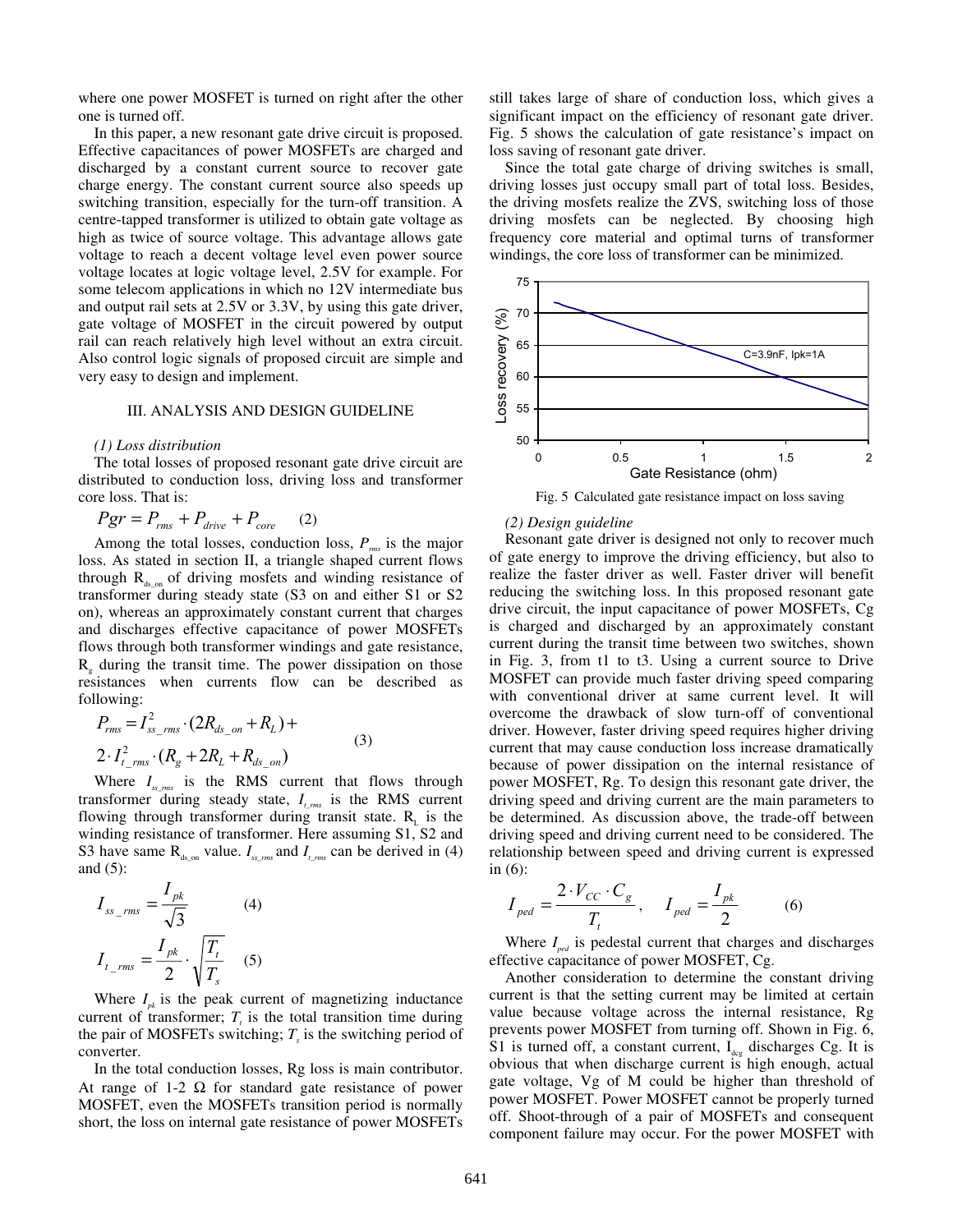1-2  $\Omega$  internal gate resistance and 1.8V threshold voltage, limited driving current is set at 1A to 1.5A. Paralleled mosfets may relax this limitation.



Fig. 6 Equivalent discharge circuit

When the pedestal current is determined, the magnetizing inductance can be obtained in the equation (7):

$$
L_m = \frac{V_{CC} \cdot \left(\frac{T_S - T_t}{2}\right)}{2 \cdot I_{pk}} \tag{7}
$$

Where  $L_m$  is magnetizing inductance of transformer.

In high frequency application (greater than 1MHz), magnetizing inductance is normally small at range of a few hundred nano-henries. Air coil could be an option, which eliminates core loss of transformer. The centre-tapped transformer also can be made as a coupled inductor to get comparatively lower leakage inductance by a bifilar wire winding construction.

# IV. SIMULATION AND EXPERIMENTAL RESULTS

A computer simulation has been done to verify the proposed resonant gate driver circuit. Fig. 7 gives logic circuit block used in simulation and experiment. The simulation results shown in Fig. 8 and Fig. 9 show the simulation result at switching frequency of 1MHz and 2MHz respectively. Simulation condition is listed as following:

Source voltage is 5V. Switching frequencies are set at 1MHz and 2MHz and corresponding magnetizing inductances are 900nH and 250nH respectively. 3.9nF capacitor is used to simulate equivalent gate capacitance of MOSFET. It is assumed no leakage inductance in the simulation.

A prototype was built. The voltage of power source is 5V and clock frequency is set at 1MHz. All the logic circuit was using discrete gate components. A toroid core (T44-15) from Micrometals is used for centre-tapped transformer in which a bifilar wire winding construction is employed to minimize the leakage inductance of transformer. Magnetizing inductance is 900nH. Mosfets with small total gate charge are chosen for S1 to S3, where FDN335N from Fairchild is selected for S1, S2 and FDN308P is selected for S3.



Fig. 7 Logic control block for resonant gate driver



Fig. 8 Simulation results  $(fs = 1MHz)$ 



Fig. 9 Simulation results (fs = 2MHz)

Two conditions are tested. One is using 3.9nF ceramic capacitor as circuit load with a resistor in series to simulate internal resistance of MOSFET,  $R<sub>a</sub>$ ; the other is resonant gate driver circuit drives two paralleled mosfets on each side. FDS4410 is selected as Power MOSFET. Fig. 10 and Fig. 11 show the result waveforms for two cases respectively. Both cases are working as overlap mode. The ringing on gate voltage,  $V_{g,M}$  is cause by the leakage inductance of transformer. The gate voltages are boosted to about 10V, twice of source voltage, 5V.

For the case of capacitor load, a resistor is connected to capacitor in series to represent internal gate resistance of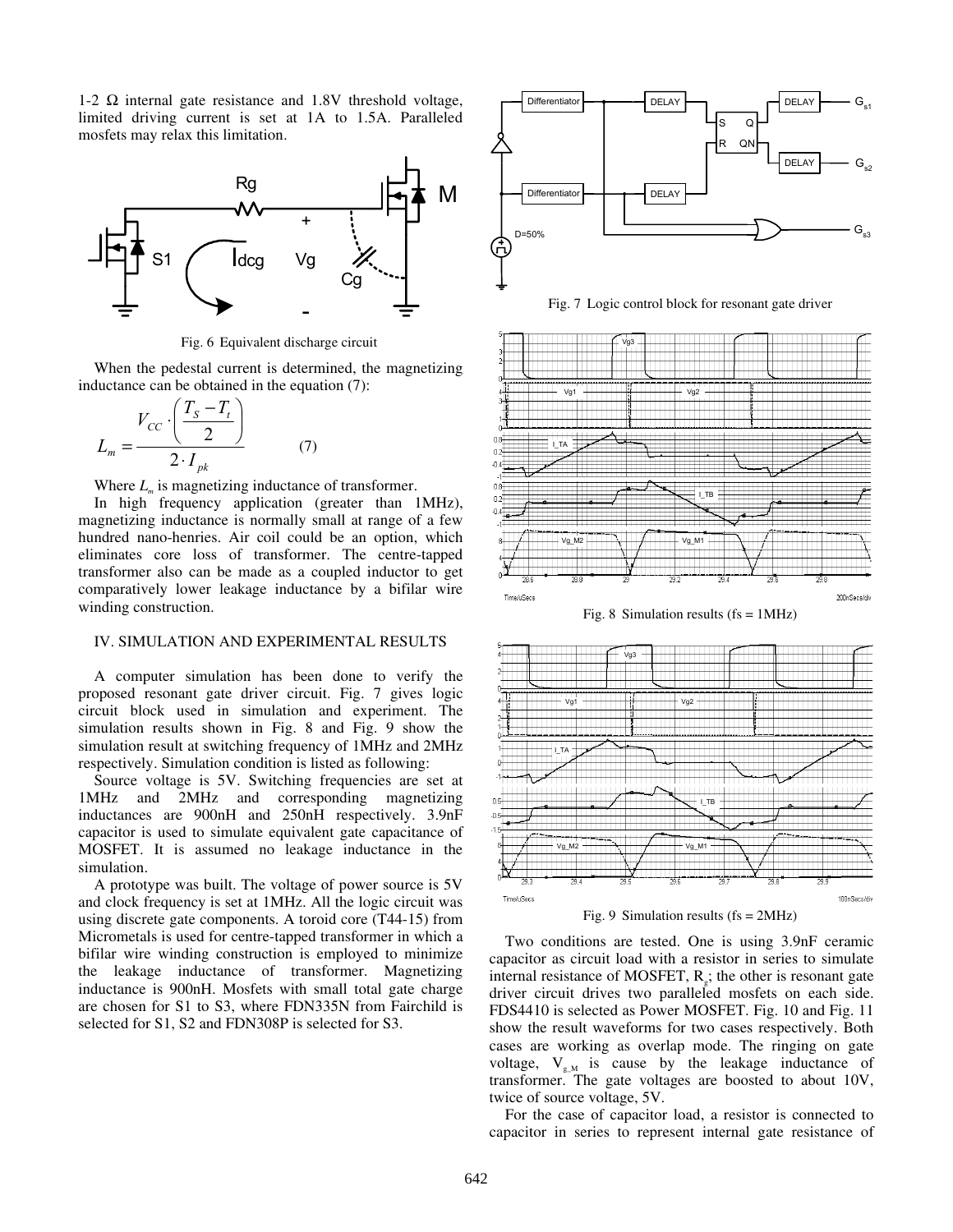Mosfet. Also the resistor damps the circuit to obtain the steady value. For Fig. 10, the series resistance is  $0.22\Omega$  and actually measured loss of circuit is 255mW. The total loss for conventional driver is 712mW. Then the loss saving is 64%. Loss saving under different series resistor is also measured. Fig. 12 characterizes energy saving of the resonant gate driver with different series resistor that presents the gate resistance. The measured loss saving for capacitor load matches the calculation result shown in Fig. 5. There is about 7% error between the calculation and the measured results.

For the case of MOSFETs load, typical gate capacitance obtained from curve in datasheet is used to calculate the circuit loss saving that is 48%, where total gate loss is 514mW and circuit loss is 267mW.

From experimental results, it can be observed that the internal gate resistance of MOSFET has a great impact on the performance of resonant gate driver.





Fig. 12 Measured loss recovery with different gate resistances

#### V. CONCLUSION

This paper presents a new resonant gate drive circuit that is suitable for a pair of low side MOSFETs with 50% duty cycle or less. A centre-tapped transformer is utilized to obtain gate voltage as high as twice of source voltage. This advantage allows gate voltage to reach a decent voltage level when power source voltage is at lower logic voltage level. An approximate constant current is utilized to drive the MOSFET to achieve higher driving speed and also recover gate drive energy while the conventional driver loses all of them. From the experimental result, the internal gate resistance has significant impact on the resonant gate driver's performance. With improvement of gate resistance of MOSFET, resonant gate driver will benefit from it, saving more gate drive energy.

Since the transformer is used, by adding two more winding, the application can be extended to drive high side MOSFETs in full bridge or half bridge for variable frequency resonant converter. Further research will be conducted.

## VI. REFERENCES

- [1] K. Yao, F.C. Lee, "A novel resonant gate driver for high frequency synchronous buck converters," *IEEE Transaction on power electronics,* Vol. 17, No.2, March 2003, pp.180-186.
- [2] D. Maksimovic, "A MOS gate drive with resonant transitions," in *Proc. IEEE PESC'91 Conf.*, pp. 527-532
- [3] Y. Panov, M.M. Jovanovic, "Design considerations for 12-V/1.5-V, 50-A voltage regulator modules," *IEEE transaction on power electronics,* Nov. 2001, pp. 776- 783.
- [4] S.H. Weinberg, "A novel lossless resonant MOSFET driver," in *Proc. IEEE PESC'92 Conf.*, pp. 1003-1010
- [5] J.Diaz, M.A. Perez, F.M. Linera, F. Aldana, "A new lossless power MOSFET driver based on simple DC/DC converters," in *Proc. IEEE PESC'95 Conf.*, pp. 37-43.
- [6] J. Diaz, M.A. Perez, F.J. Linera, F. Nuno, "A new family of loss-less power MOSFET drivers," in *Power Electronics Congress Proceedings (CIEP),* 1994, pp. 43- 48.
- [7] Y. Chen, F.C. Lee, L. Amoroso, H. Wu, "A resonant MOSFET gate driver with efficient energy recovery,"